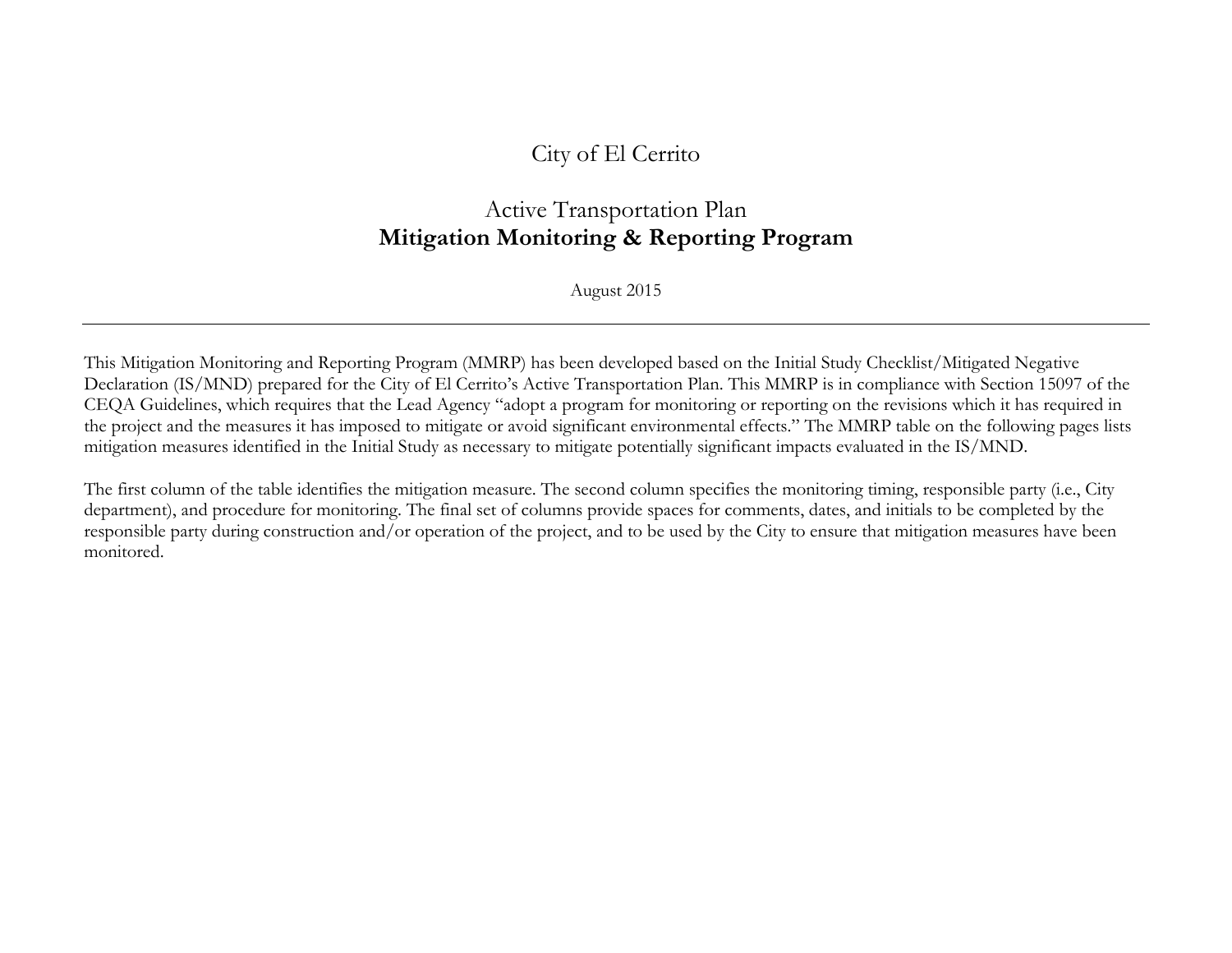|                                                                             |                | Mitigation Monitoring |               | Reporting       |          |
|-----------------------------------------------------------------------------|----------------|-----------------------|---------------|-----------------|----------|
|                                                                             |                |                       |               |                 | Date/    |
| <b>Section/Mitigation Measure</b>                                           | Timing         | Responsibility        | Procedure     | <b>Comments</b> | Initials |
| <b>Air Quality</b>                                                          |                |                       |               |                 |          |
| AQ-1 - Air Quality Best Management Practices: The construction              | Prior to       | Primary:              | Review and    |                 |          |
| contractor shall institute a dust control program, which shall be submitted | commencement   | Public Works          | approval of   |                 |          |
| to the City's Public Works Department and approved prior to any             | of work and    | Department            | dust control  |                 |          |
| construction activity. Elements of the dust and emissions control program   | ongoing during |                       | program and   |                 |          |
| shall include, but not be limited to, the following measures:               | grading and    | Secondary:            | heavy-duty    |                 |          |
| During construction, all exposed surfaces (e.g. parking areas,              | construction   | Community             | off-road      |                 |          |
| staging areas, soil piles, graded areas, and unpaved access roads) shall be |                | Development           | vehicle       |                 |          |
| watered at least two times per day to control dust particulates. Cover all  |                | Department            | reduced       |                 |          |
| hauling trucks or maintain at least two feet of freeboard.                  |                |                       | emissions     |                 |          |
| Pave, apply water at least twice daily, or apply (non-toxic) soil<br>Ξ      |                |                       | proposal.     |                 |          |
| stabilizers on all unpaved access roads, parking areas, and staging areas.  |                |                       |               |                 |          |
| Sweep daily (with water sweepers) all paved access roads, parking<br>Ξ      |                |                       |               |                 |          |
| areas, and staging areas and sweep streets daily (with water sweepers) if   |                |                       |               |                 |          |
| visible soil material is deposited onto the adjacent roads.                 |                |                       |               |                 |          |
| Hydroseed or apply (non-toxic) soil stabilizers to inactive<br>Е            |                |                       | Periodic      |                 |          |
| construction areas (i.e., previously graded areas that are inactive for 10  |                |                       | inspections   |                 |          |
| days or more).                                                              |                |                       | during        |                 |          |
| Enclose, cover, water twice daily, or apply (non-toxic) soil binders        |                |                       | construction. |                 |          |
| to exposed stockpiles.                                                      |                |                       |               |                 |          |
| Limit traffic speeds on any unpaved roads to 15 mph.<br>Е                   |                |                       |               |                 |          |
| Replant vegetation in disturbed areas as quickly as possible.<br>Е          |                |                       |               |                 |          |
| Suspend construction activities that cause visible dust plumes to<br>п      |                |                       |               |                 |          |
| extend beyond the construction site.                                        |                |                       |               |                 |          |
| Post a publically visible sign(s) with the telephone number and             |                |                       |               |                 |          |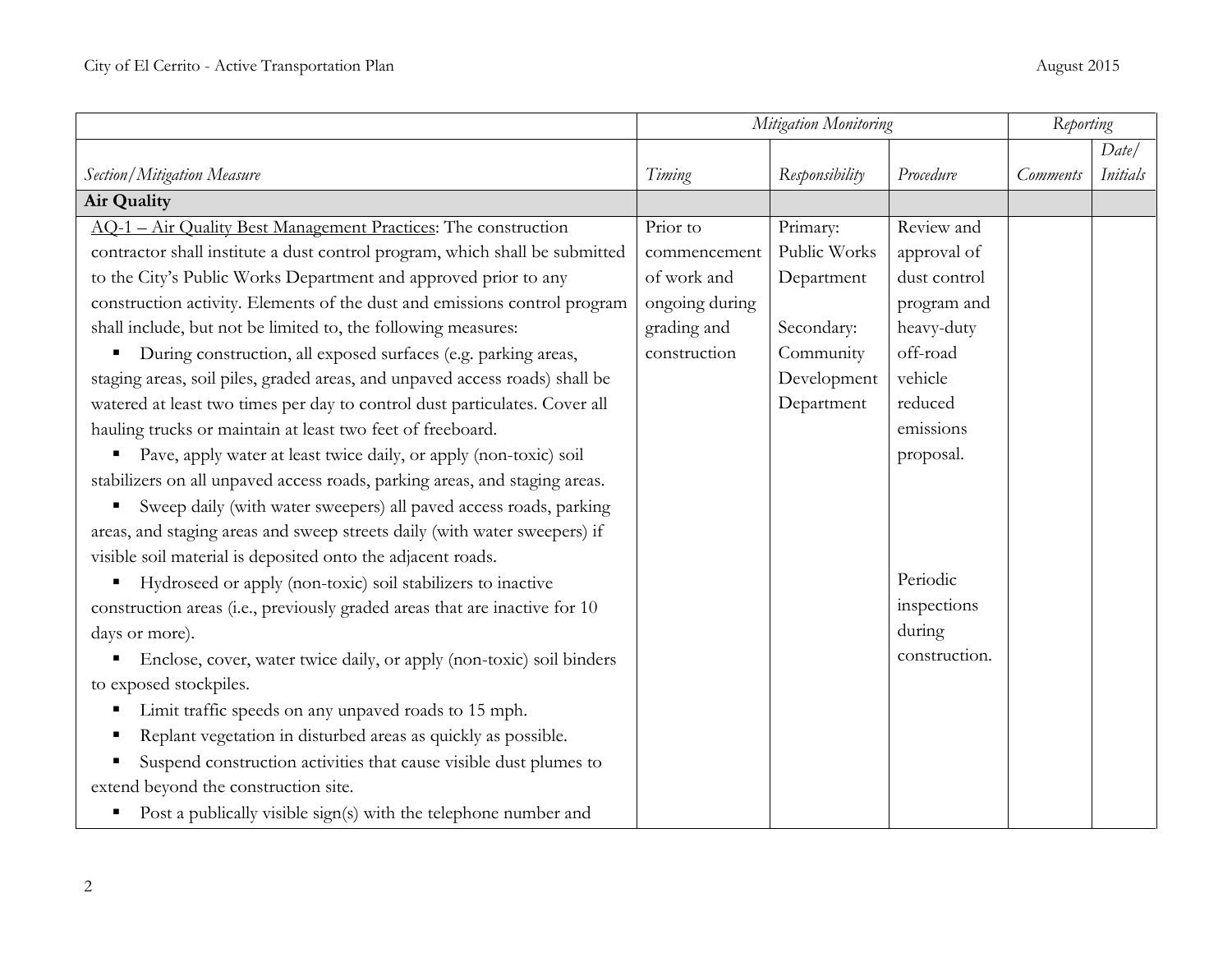|                                                                                 |                | Mitigation Monitoring |              | Reporting       |                 |
|---------------------------------------------------------------------------------|----------------|-----------------------|--------------|-----------------|-----------------|
|                                                                                 |                |                       |              |                 | Date/           |
| <b>Section/Mitigation Measure</b>                                               | Timing         | Responsibility        | Procedure    | <b>Comments</b> | <b>Initials</b> |
| person to contact at the Lead Agency regarding dust complaints. This            |                |                       |              |                 |                 |
| person shall respond and take corrective action within 48 hours. The Air        |                |                       |              |                 |                 |
| District's phone number shall also be visible to ensure compliance with         |                |                       |              |                 |                 |
| applicable regulations.                                                         |                |                       |              |                 |                 |
| The contractor shall provide a plan for approval by the Public                  |                |                       |              |                 |                 |
| Works Department or BAAQMD demonstrating that the heavy-duty                    |                |                       |              |                 |                 |
| (>50 horsepower) off-road vehicles to be used in the construction project,      |                |                       |              |                 |                 |
| including owned, leased and subcontractor vehicles, will achieve a project      |                |                       |              |                 |                 |
| wide fleet-average 20 percent NOX reduction and 45 percent particulate          |                |                       |              |                 |                 |
| reduction compared to the most recent CARB fleet average.                       |                |                       |              |                 |                 |
| Clear signage at all construction sites shall be posted indicating that         |                |                       |              |                 |                 |
| diesel equipment standing idle for more than five minutes shall be turned       |                |                       |              |                 |                 |
| off. This would include trucks waiting to deliver or receive soil, aggregate,   |                |                       |              |                 |                 |
| or other bulk materials. Rotating drum concrete trucks could keep their         |                |                       |              |                 |                 |
| engines running continuously as long as they were on-site or adjacent to        |                |                       |              |                 |                 |
| the construction site.                                                          |                |                       |              |                 |                 |
| The contractor shall install temporary electrical service whenever<br>Е         |                |                       |              |                 |                 |
| possible to avoid the need for independently powered equipment (e.g.,           |                |                       |              |                 |                 |
| compressors).                                                                   |                |                       |              |                 |                 |
| Properly tune and maintain equipment for low emissions.<br>п                    |                |                       |              |                 |                 |
|                                                                                 |                |                       |              |                 |                 |
| <b>Biological Resources</b>                                                     |                |                       |              |                 |                 |
| BIO-1 – Nesting Birds: The removal of trees, shrubs, or weedy vegetation        | Prior to       | Public Works          | Review       |                 |                 |
| shall be avoided during the February 1 through August 31 bird nesting           | commencement   | Department            | biologist's  |                 |                 |
| period to the extent possible. If no vegetation or tree removal is proposed     | of work and    |                       | findings and |                 |                 |
| during the nesting period, no further action is required. If it is not feasible | removal of any |                       | conduct site |                 |                 |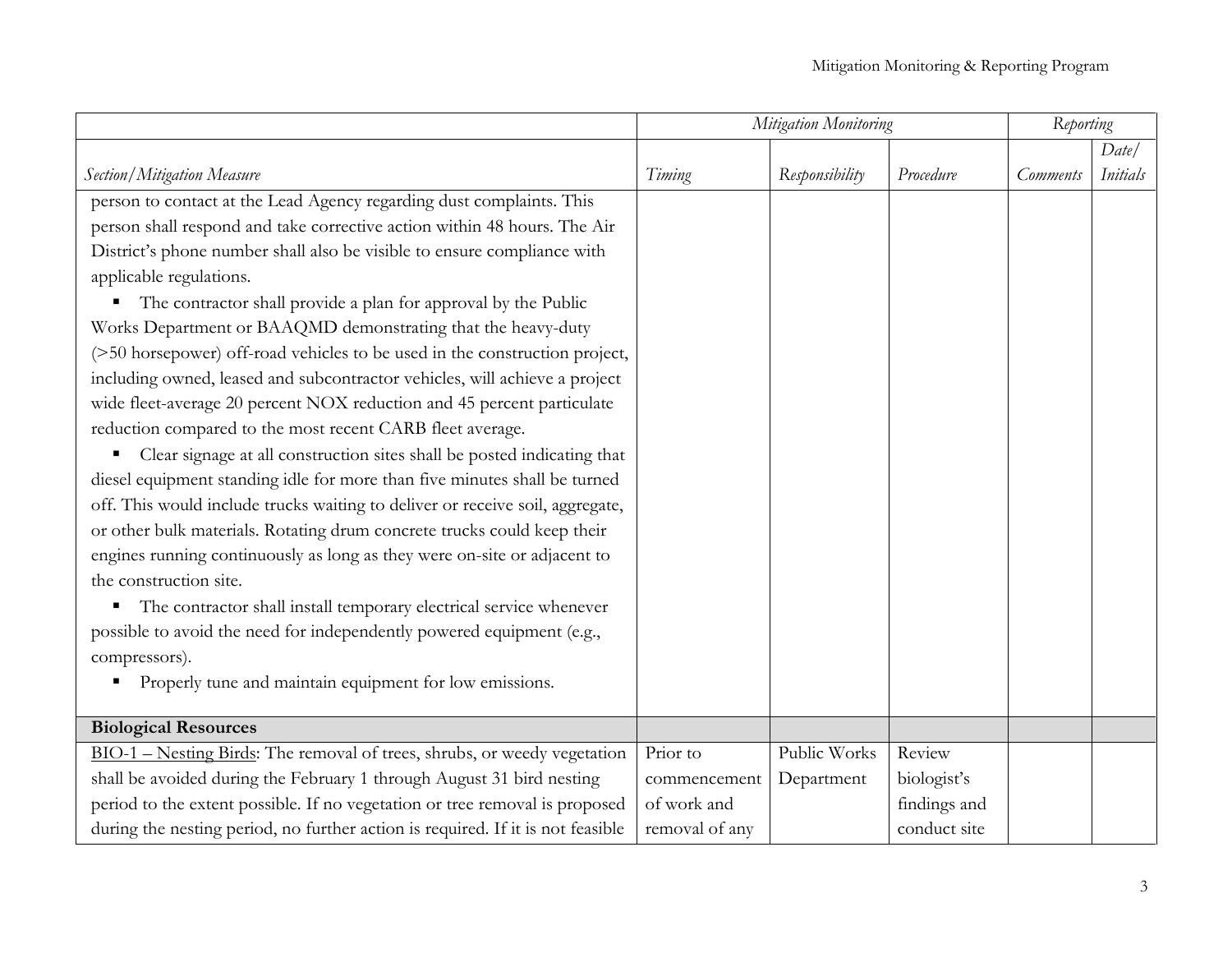|                                                                                                                                                                                                                                                                                                                                                                                                 |               | Mitigation Monitoring |               | Reporting       |                 |
|-------------------------------------------------------------------------------------------------------------------------------------------------------------------------------------------------------------------------------------------------------------------------------------------------------------------------------------------------------------------------------------------------|---------------|-----------------------|---------------|-----------------|-----------------|
|                                                                                                                                                                                                                                                                                                                                                                                                 |               |                       |               |                 | Date/           |
| Section/Mitigation Measure                                                                                                                                                                                                                                                                                                                                                                      | Timing        | Responsibility        | Procedure     | <i>Comments</i> | <b>Initials</b> |
| to avoid the nesting period, the project applicant shall retain a qualified                                                                                                                                                                                                                                                                                                                     | vegetation    |                       | visit         |                 |                 |
| wildlife biologist to conduct a survey for nesting birds no sooner than 14                                                                                                                                                                                                                                                                                                                      | (depending on |                       |               |                 |                 |
| days prior to the start of removal of trees, shrubs, grassland vegetation,                                                                                                                                                                                                                                                                                                                      | timing of     |                       |               |                 |                 |
| buildings, grading, or other construction activity. Survey results shall be                                                                                                                                                                                                                                                                                                                     | construction) |                       |               |                 |                 |
| valid for 21 days following the survey; therefore, if vegetation or building                                                                                                                                                                                                                                                                                                                    |               |                       |               |                 |                 |
| removal is not started within 21 days of the survey, another survey shall                                                                                                                                                                                                                                                                                                                       |               |                       |               |                 |                 |
| be required. The area surveyed shall include all construction sites, access                                                                                                                                                                                                                                                                                                                     |               |                       |               |                 |                 |
| roads, and staging areas, as well as areas within 150 feet outside the                                                                                                                                                                                                                                                                                                                          |               |                       |               |                 |                 |
| boundaries of the areas to be cleared or as otherwise determined by the                                                                                                                                                                                                                                                                                                                         |               |                       |               |                 |                 |
| biologist.                                                                                                                                                                                                                                                                                                                                                                                      |               |                       |               |                 |                 |
| In the event that an active nest is discovered in the areas to be cleared, or<br>in other habitats within 150 feet of construction boundaries, clearing and<br>construction shall be postponed for at least two weeks or until a wildlife<br>biologist has determined that the young have fledged (left the nest), the<br>nest is vacated, and there is no evidence of second nesting attempts. |               |                       |               |                 |                 |
| Mitigation Measure BIO-2 - Pre-Construction Survey for Bats: A                                                                                                                                                                                                                                                                                                                                  | Prior to      | Public Works          | Review        |                 |                 |
| qualified biologist shall conduct pre-construction surveys for bats and                                                                                                                                                                                                                                                                                                                         | commencement  | Department,           | biologist's   |                 |                 |
| suitable bat roosting habitat at work sites where culverts, structures                                                                                                                                                                                                                                                                                                                          | of work       | Community             | findings and  |                 |                 |
| and/or trees would be removed or otherwise disturbed prior to the                                                                                                                                                                                                                                                                                                                               |               | Development           | CDFW's        |                 |                 |
| initiation of construction. If bats or suitable bat roosting habitat is                                                                                                                                                                                                                                                                                                                         |               | Department            | determination |                 |                 |
| detected, CDFW shall be notified immediately for consultation and                                                                                                                                                                                                                                                                                                                               |               |                       |               |                 |                 |
| possible on-site monitoring.                                                                                                                                                                                                                                                                                                                                                                    |               |                       |               |                 |                 |
|                                                                                                                                                                                                                                                                                                                                                                                                 |               |                       |               |                 |                 |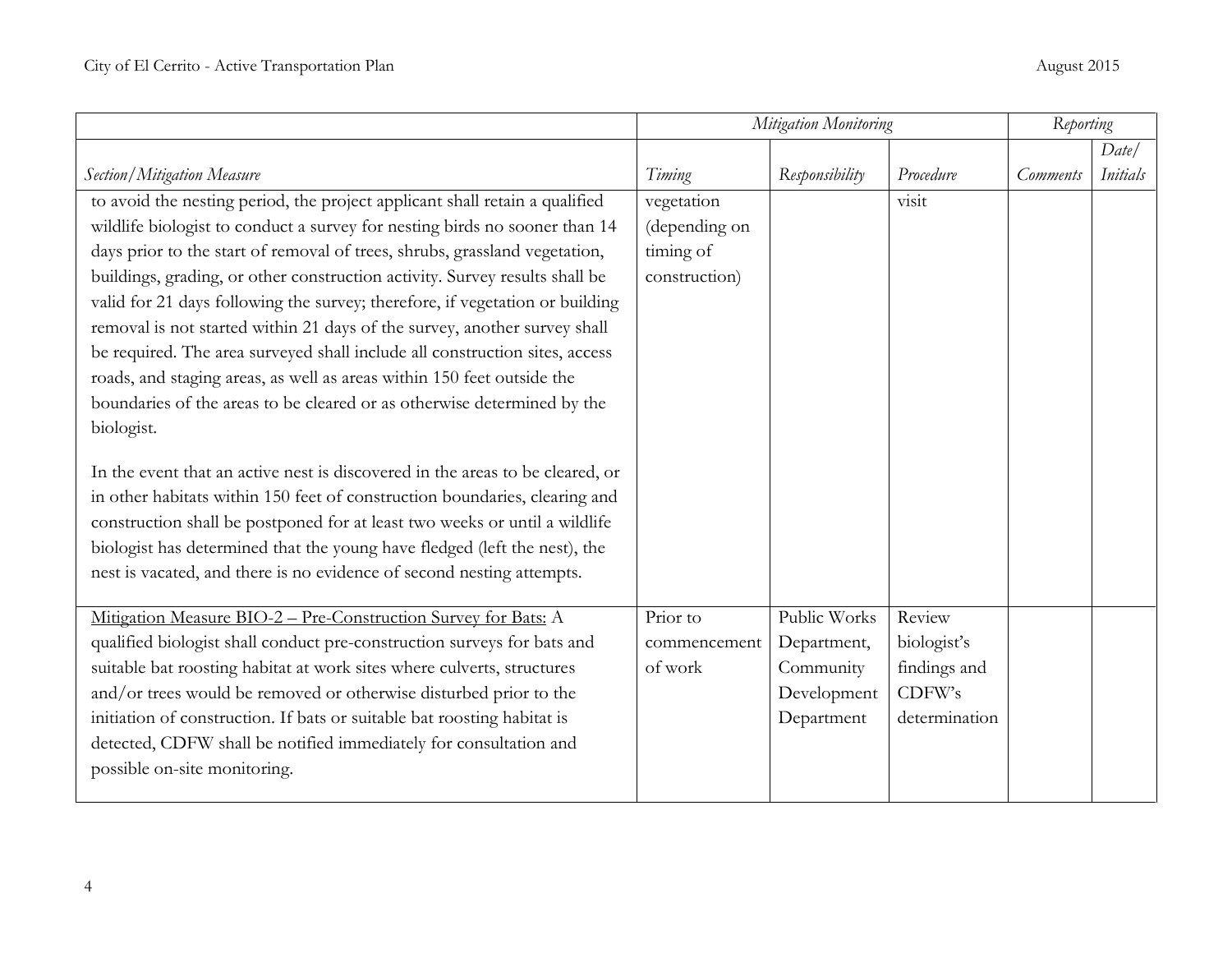|                                                                              |                        | Mitigation Monitoring |              | Reporting       |                 |
|------------------------------------------------------------------------------|------------------------|-----------------------|--------------|-----------------|-----------------|
|                                                                              |                        |                       |              |                 | Date/           |
| Section/Mitigation Measure                                                   | Timing                 | Responsibility        | Procedure    | <b>Comments</b> | <b>Initials</b> |
| Mitigation Measure BIO-3 - Tree Replacement: A certified arborist            | During project         | Public Works          | Review and   |                 |                 |
| approved by the Public Works Department shall perform fieldwork that         | design phase           | Department            | approval of  |                 |                 |
| includes detailing the number of trees to be removed or affected and         |                        |                       | arborist's   |                 |                 |
| preserved within each project site. The results of this fieldwork shall form |                        |                       | findings,    |                 |                 |
| the basis for the appropriate tree replacement ratio. The findings of the    |                        |                       | determine    |                 |                 |
| field work and associated recommendations shall be reviewed by the           |                        |                       | tree         |                 |                 |
| Public Works Director for approval and implementation.                       |                        |                       | replacement  |                 |                 |
|                                                                              |                        |                       | ratio        |                 |                 |
|                                                                              |                        |                       |              |                 |                 |
| Mitigation Measure BIO-4 - Tree Roots: If trimming of roots greater than     | During                 | Public Works          | Certified    |                 |                 |
| two inches in diameter is necessary during construction of the Project, a    | construction           | Department            | arborist     |                 |                 |
| certified arborist approved by the Public Works Department shall be          | activities that        |                       | review and   |                 |                 |
| required to review and approve excavation plans and, if determined to be     | affect mature          |                       | approval of  |                 |                 |
| necessary by the arborist, shall be on site during construction to ensure    | trees                  |                       | excavation   |                 |                 |
| that trimming does not cause an adverse impact to the trees.                 |                        |                       | plans        |                 |                 |
| <b>Cultural Resources</b>                                                    |                        |                       |              |                 |                 |
| Mitigation Measure CUL-1 - Archaeological Resources: If a previously         |                        | Community             | Periodic     |                 |                 |
|                                                                              | During<br>construction |                       |              |                 |                 |
| unknown, but potentially significant cultural resource is encountered        |                        | Development           | inspections  |                 |                 |
| during clearing, grading and subsurface earthwork activities for any         | activities             | Department,           | during       |                 |                 |
| project component, all construction activities within a 100-foot radius of   |                        | Public Works          | construction |                 |                 |
| the find shall cease until a qualified archaeologist determines whether the  |                        | Department            |              |                 |                 |
| uncovered resource requires further study. The project proponent shall       |                        |                       |              |                 |                 |
| immediately notify the City of El Cerrito Public Works Director and          |                        |                       |              |                 |                 |
| Community Development Director. The project applicant shall include a        |                        |                       |              |                 |                 |
| standard "Inadvertent Discovery Clause" in every construction contract       |                        |                       |              |                 |                 |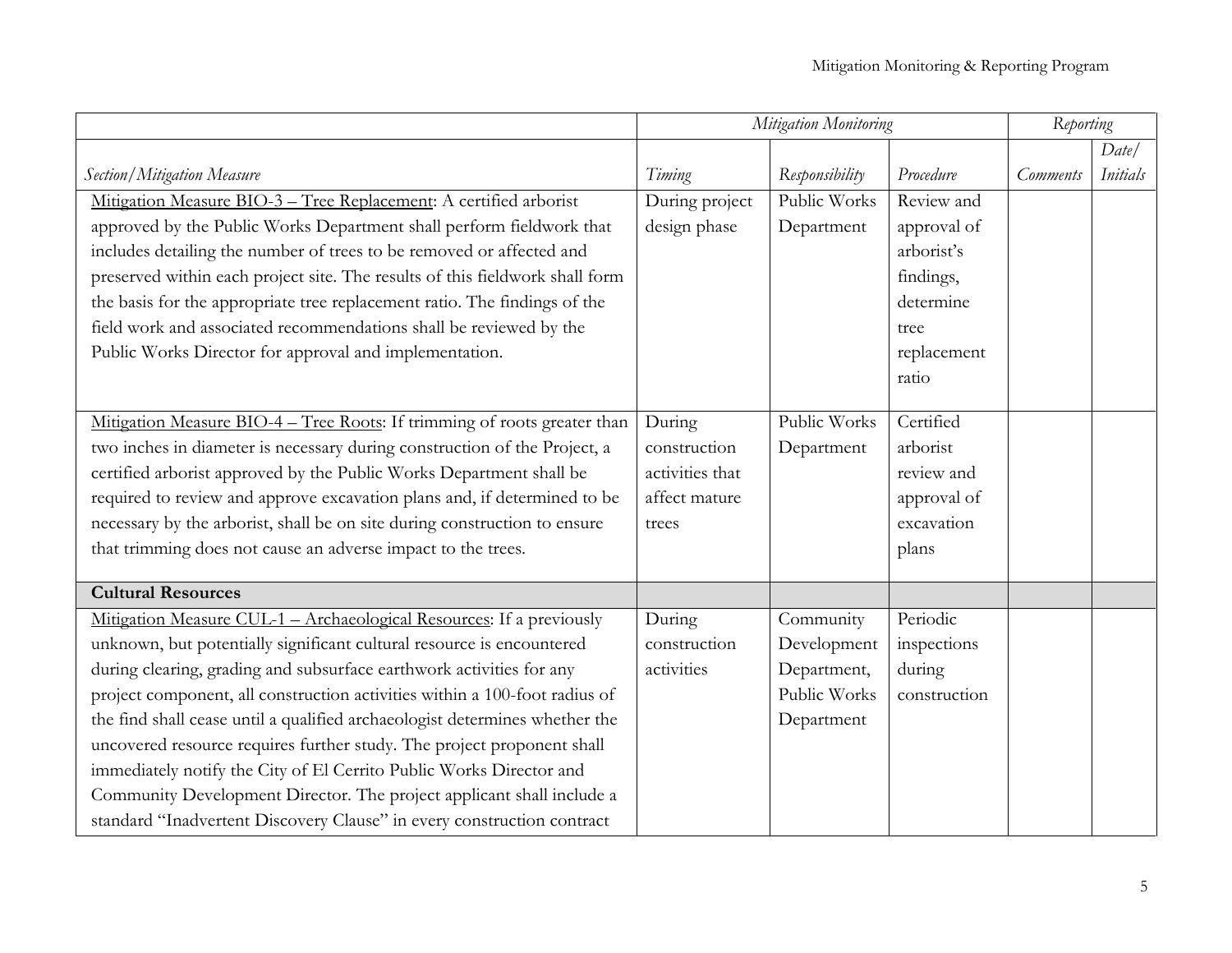|                                                                               |              | Mitigation Monitoring |              | Reporting       |                 |
|-------------------------------------------------------------------------------|--------------|-----------------------|--------------|-----------------|-----------------|
|                                                                               |              |                       |              |                 | Date/           |
| <b>Section/Mitigation Measure</b>                                             | Timing       | Responsibility        | Procedure    | <b>Comments</b> | <b>Initials</b> |
| to inform contractors of this requirement. Any previously undiscovered        |              |                       |              |                 |                 |
| resources found during construction shall be recorded on appropriate          |              |                       |              |                 |                 |
| California Department of Parks and Recreation (DPR) forms and                 |              |                       |              |                 |                 |
| evaluated for significance in terms of California Environmental Quality       |              |                       |              |                 |                 |
| Act criteria by a qualified archaeologist. Potentially significant cultural   |              |                       |              |                 |                 |
| resources consist of but are not limited to stone, bone, glass, ceramic,      |              |                       |              |                 |                 |
| wood, or shell artifacts; fossils; or features including hearths, structural  |              |                       |              |                 |                 |
| remains, or historic dumpsites. If the resource is determined significant     |              |                       |              |                 |                 |
| under CEQA, the qualified archaeologist shall prepare and implement a         |              |                       |              |                 |                 |
| research design and archaeological data recovery plan that will capture       |              |                       |              |                 |                 |
| those categories of data for which the site is significant. The archaeologist |              |                       |              |                 |                 |
| shall also perform appropriate technical analyses, prepare a                  |              |                       |              |                 |                 |
| comprehensive report and file it with the appropriate Information Center      |              |                       |              |                 |                 |
| (Sonoma State University), and provide for the permanent curation of the      |              |                       |              |                 |                 |
| recovered materials.                                                          |              |                       |              |                 |                 |
|                                                                               |              |                       |              |                 |                 |
| Mitigation Measure CUL-2 – Paleontological Resources: In the event a          | During       | Community             | Periodic     |                 |                 |
| fossil is discovered during any earthwork activities for the project          | construction | Development           | inspections  |                 |                 |
| components (including those occurring at depths of less than 10 feet), all    | activities   | Department,           | during       |                 |                 |
| excavations within 100 feet of the find shall be temporarily halted or        |              | Public Works          | construction |                 |                 |
| delayed until the discovery is examined by a qualified paleontologist, in     |              | Department            |              |                 |                 |
| accordance with Society of Vertebrate Paleontology standards. The             |              |                       |              |                 |                 |
| project applicant shall include a standard "Inadvertent Discovery Clause"     |              |                       |              |                 |                 |
| in every construction contract to inform contractors of this requirement.     |              |                       |              |                 |                 |
| The paleontologist shall notify the City of El Cerrito Public Works           |              |                       |              |                 |                 |
| Director and Community Development Director to determine procedures           |              |                       |              |                 |                 |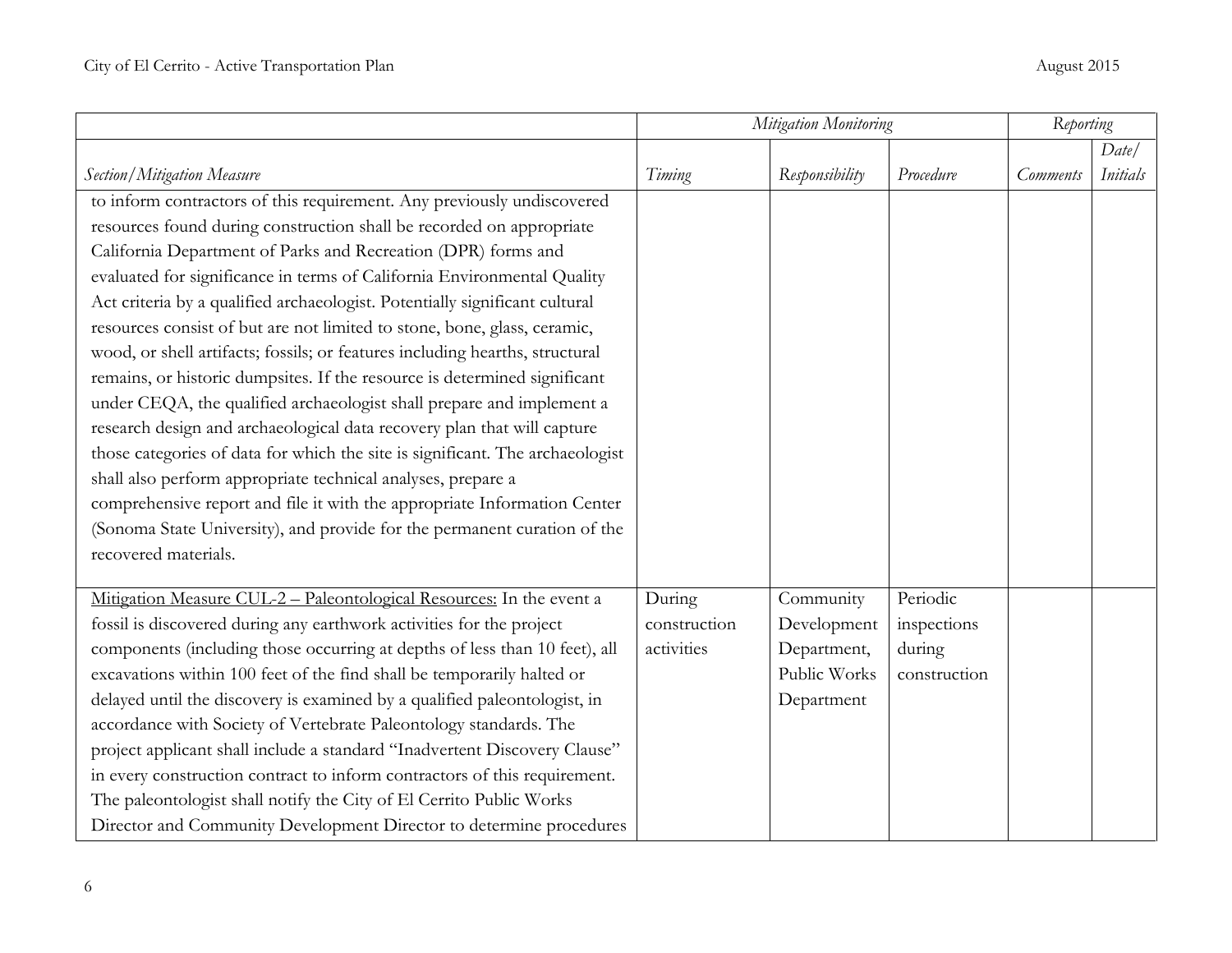|                                                                             |                | Mitigation Monitoring |               | Reporting       |          |
|-----------------------------------------------------------------------------|----------------|-----------------------|---------------|-----------------|----------|
|                                                                             |                |                       |               |                 | Date/    |
| <b>Section/Mitigation Measure</b>                                           | Timing         | Responsibility        | Procedure     | <b>Comments</b> | Initials |
| to be followed before construction is allowed to resume at the location of  |                |                       |               |                 |          |
| the find. If the find is determined to be significant and the City          |                |                       |               |                 |          |
| determines that avoidance is not feasible, the paleontologist shall design  |                |                       |               |                 |          |
| and carry out a data recovery plan consistent with the Society of           |                |                       |               |                 |          |
| Vertebrate Paleontology standards. The plan shall be submitted to the       |                |                       |               |                 |          |
| City for review and approval. Upon approval, the plan shall be              |                |                       |               |                 |          |
| incorporated into the project.                                              |                |                       |               |                 |          |
|                                                                             |                |                       |               |                 |          |
| Mitigation Measure CUL-3 - Human Remains: If human remains are              | During         | Community             | Periodic      |                 |          |
| encountered during earth-disturbing activities for the Project, all work in | construction   | Development           | inspections   |                 |          |
| the adjacent area shall stop immediately and the Contra Costa County        | activities     | Department,           | during        |                 |          |
| Coroner's office shall be notified immediately. This requirement shall be   |                | Public Works          | construction  |                 |          |
| included in all project construction documents. If the remains are          |                | Department            |               |                 |          |
| determined to be Native American in origin, the Native American             |                |                       |               |                 |          |
| Heritage Commission shall be notified and will identify the Most Likely     |                |                       |               |                 |          |
| Descendent, who will be consulted for recommendations for treatment of      |                |                       |               |                 |          |
| the discovered remains.                                                     |                |                       |               |                 |          |
|                                                                             |                |                       |               |                 |          |
| <b>Geology and Soils</b>                                                    |                |                       |               |                 |          |
| GEO-1 - Geotechnical Investigation: Prior to final design of                | During project | Primary:              | Review and    |                 |          |
| bicycle/pedestrian improvements that involve significant ground             | design phase   | Public Works          | approval of   |                 |          |
| disturbance, and substantial structures such as retaining walls and bridge  |                | Department            | geotechnical  |                 |          |
| and overcrossing footings, etc., the City shall complete a geotechnical     |                |                       | investigation |                 |          |
| investigation, consistent with City of El Cerrito requirements, to identify |                | Secondary:            |               |                 |          |
| design measures to mitigate impacts associated with poor soil conditions,   |                | Community             |               |                 |          |
| unstable slopes, landslides, and earthquake related events such as          |                | Development           |               |                 |          |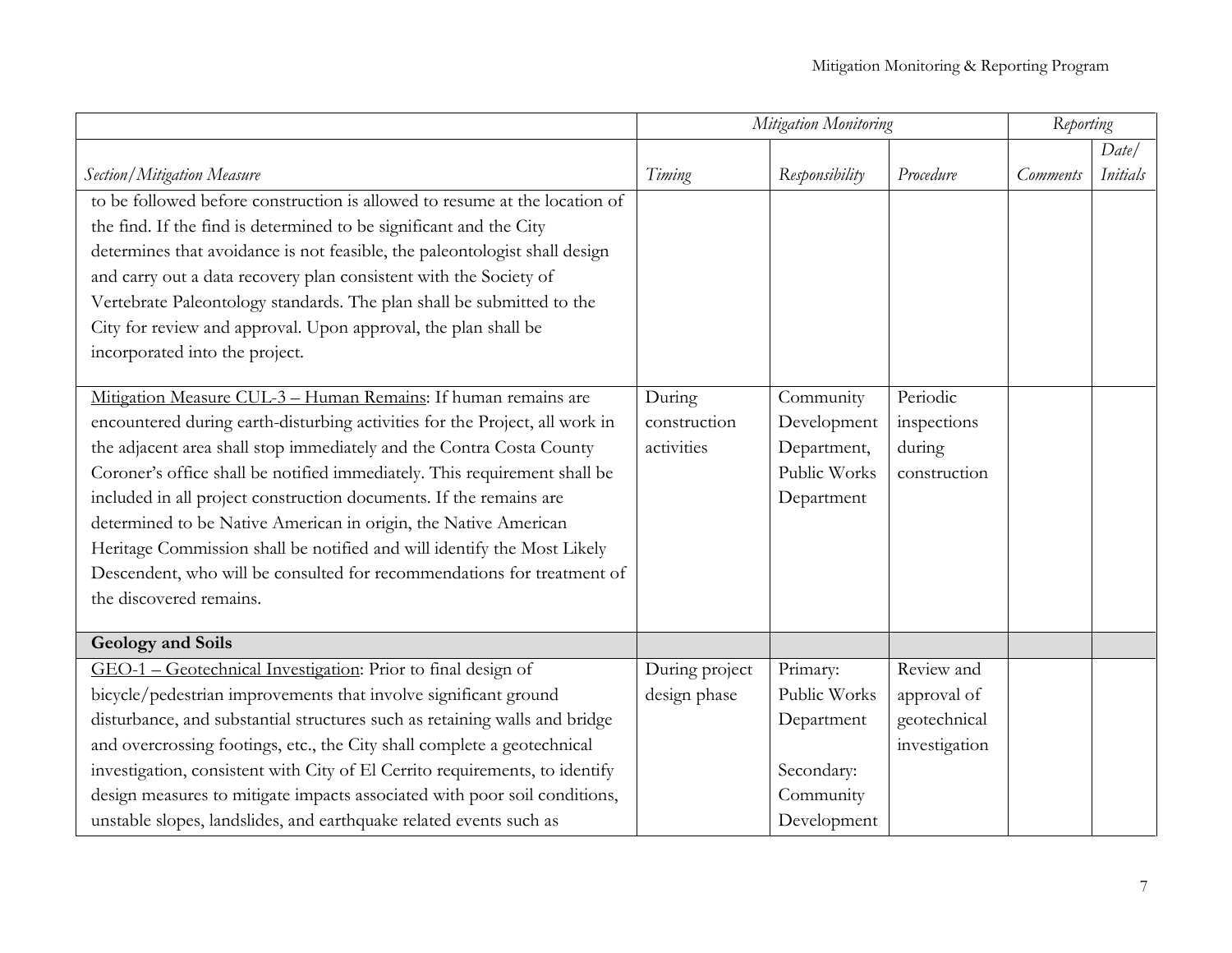|                                                                                  |                | Mitigation Monitoring |                | Reporting       |          |
|----------------------------------------------------------------------------------|----------------|-----------------------|----------------|-----------------|----------|
|                                                                                  |                |                       |                |                 | Date/    |
| Section/Mitigation Measure                                                       | Timing         | Responsibility        | Procedure      | <b>Comments</b> | Initials |
| groundshaking and ground failure, and implement those measures in the            |                | Department            |                |                 |          |
| respective bicycle/pedestrian improvement plans.                                 |                |                       |                |                 |          |
| <b>Hazards and Hazardous Materials</b>                                           |                |                       |                |                 |          |
| HAZ-1 - Phase I and II Investigations. Prior to construction of any              | During project | Primary:              | Review and     |                 |          |
| bicycle/pedestrian improvements that require ground disturbance,                 | design phase   | Public Works          | approval of    |                 |          |
| hazardous materials sites lists maintained by the California Department of       |                | Department            | Phase I        |                 |          |
| Toxic Substances Control (DTSC) and the State Water Resources Control            |                |                       | and/or $II$    |                 |          |
| Board (SWRCB) shall be consulted. Where a proposed facility is located           |                | Secondary:            | investigations |                 |          |
| adjacent to an identified site, follow up Phase I and as appropriate Phase       |                | Community             |                |                 |          |
| II hazardous waste site investigations shall be completed. No disturbance        |                | Development           |                |                 |          |
| of contaminated soil shall be permitted, unless an approved site cleanup         |                | Department            |                |                 |          |
| and remediation plan has been implemented for the identified hazardous           |                |                       |                |                 |          |
| waste site(s).                                                                   |                |                       |                |                 |          |
|                                                                                  |                |                       |                |                 |          |
| <b>Hydrology and Water Quality</b>                                               |                |                       |                |                 |          |
| HYD-1 - Hydraulic Analysis: Prior to final design of any structural              | During project | Primary:              | Review and     |                 |          |
| bicycle/pedestrian facility, such as a bridge or other structure that is         | design phase   | Public Works          | approval of    |                 |          |
| placed within the flow line of a creek, or crosses over a creek, and where       |                | Department            | hydraulic      |                 |          |
| the proposed facility has the potential to block or impede flood flows and       |                |                       | analysis and   |                 |          |
| alter hydrologic conditions, the project proponent will complete a               |                | Secondary:            | design         |                 |          |
| hydraulic analysis of the site and facility. The objective of the analysis is to |                | Community             | proposal       |                 |          |
| verify that the project is in compliance with the Zoning Ordinance and           |                | Development           |                |                 |          |
| related General Plan Policies, regarding flood protection, protection of         |                | Department            |                |                 |          |
| creek resources, and water quality protection to determine the proposed          |                |                       |                |                 |          |
| sizing, geometry, and elevations of the structures so as to not impact creek     |                |                       |                |                 |          |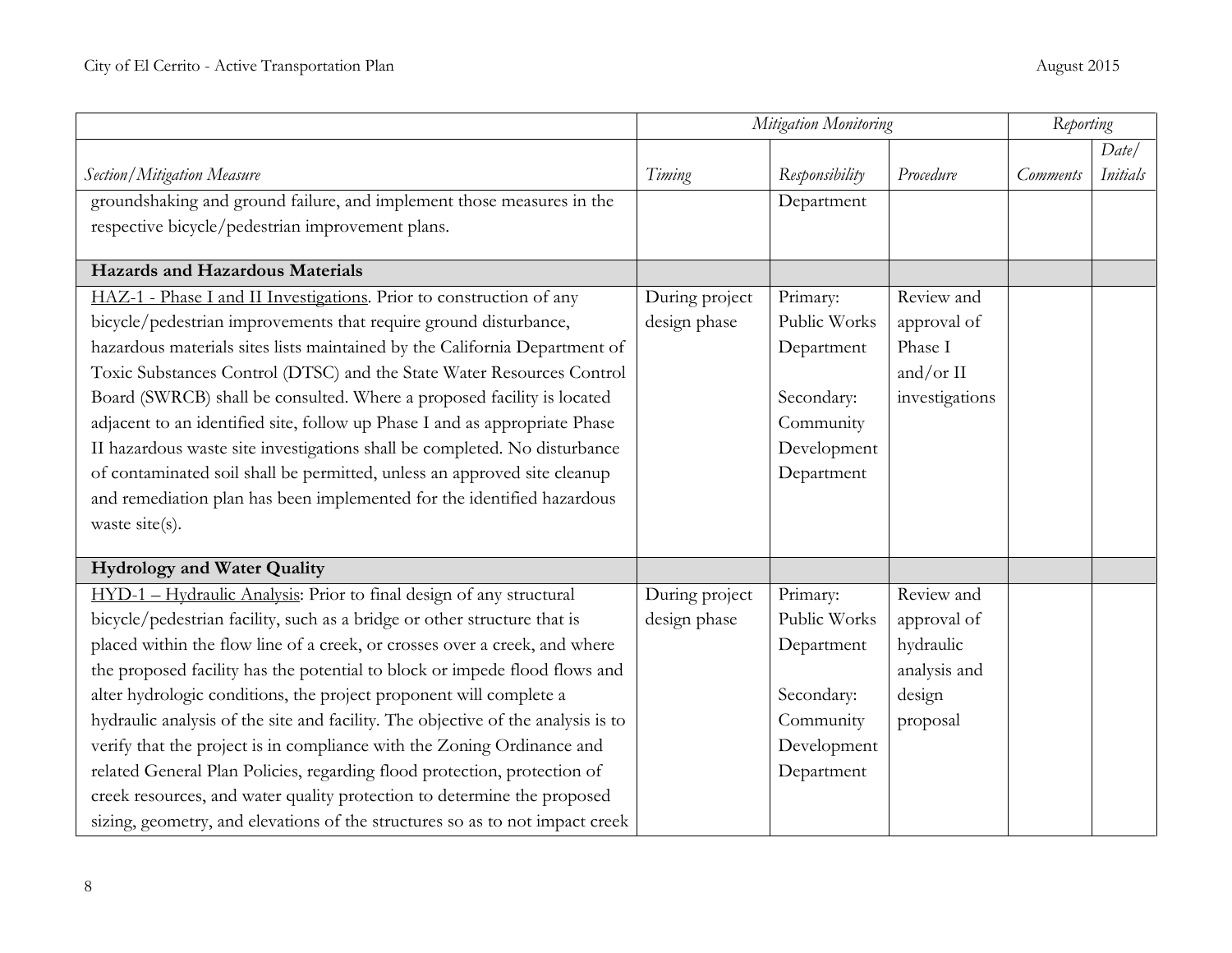|                                                                              |              | Mitigation Monitoring |               | Reporting       |          |
|------------------------------------------------------------------------------|--------------|-----------------------|---------------|-----------------|----------|
|                                                                              |              |                       |               |                 | Date/    |
| Section/Mitigation Measure                                                   | Timing       | Responsibility        | Procedure     | <i>Comments</i> | Initials |
| hydrology and flood flow conditions. The hydraulic analysis and design       |              |                       |               |                 |          |
| recommendations will require review and approvals of the City Engineer.      |              |                       |               |                 |          |
|                                                                              |              |                       |               |                 |          |
| <b>Noise</b>                                                                 |              |                       |               |                 |          |
| NS-1 – Noise Control Best Management Practices: The construction             | Prior to     | Public Works          | Review and    |                 |          |
| contractor shall institute a noise control program, which shall be           | commencement | Department,           | approval of   |                 |          |
| submitted to the Public Works Department and approved prior to any           | of work      | Community             | noise control |                 |          |
| construction activity. Construction equipment shall be well-maintained       |              | Development           | program.      |                 |          |
| and used judiciously to be as quiet as practical. The following measures,    |              | Department            |               |                 |          |
| when applicable, are recommended as part of the noise control program        |              |                       |               |                 |          |
| to reduce noise from construction activities:                                |              |                       |               |                 |          |
|                                                                              |              |                       |               |                 |          |
| Equip all internal combustion engine-driven equipment with                   |              |                       | Periodic      |                 |          |
| mufflers that are in good condition and appropriate for the equipment.       |              |                       | inspections   |                 |          |
| Utilize "quiet" models of air compressors and other stationary<br>п          |              |                       | during        |                 |          |
| noise sources where technology exists.                                       |              |                       | construction. |                 |          |
| Locate stationary noise-generating equipment as far as feasible<br>Е         |              |                       |               |                 |          |
| from sensitive receptors when sensitive receptors adjoin or are near a       |              |                       |               |                 |          |
| construction area.                                                           |              |                       |               |                 |          |
| Prohibit unnecessary idling of internal combustion engines.<br>Е             |              |                       |               |                 |          |
| A temporary noise control blanket barrier could be erected, if               |              |                       |               |                 |          |
| necessary, along building facades facing construction sites. This mitigation |              |                       |               |                 |          |
| would only be necessary if conflicts occurred which were irresolvable by     |              |                       |               |                 |          |
| proper scheduling.                                                           |              |                       |               |                 |          |
| Route construction-related traffic along major roadways and as far           |              |                       |               |                 |          |
| as feasible from sensitive receptors.                                        |              |                       |               |                 |          |